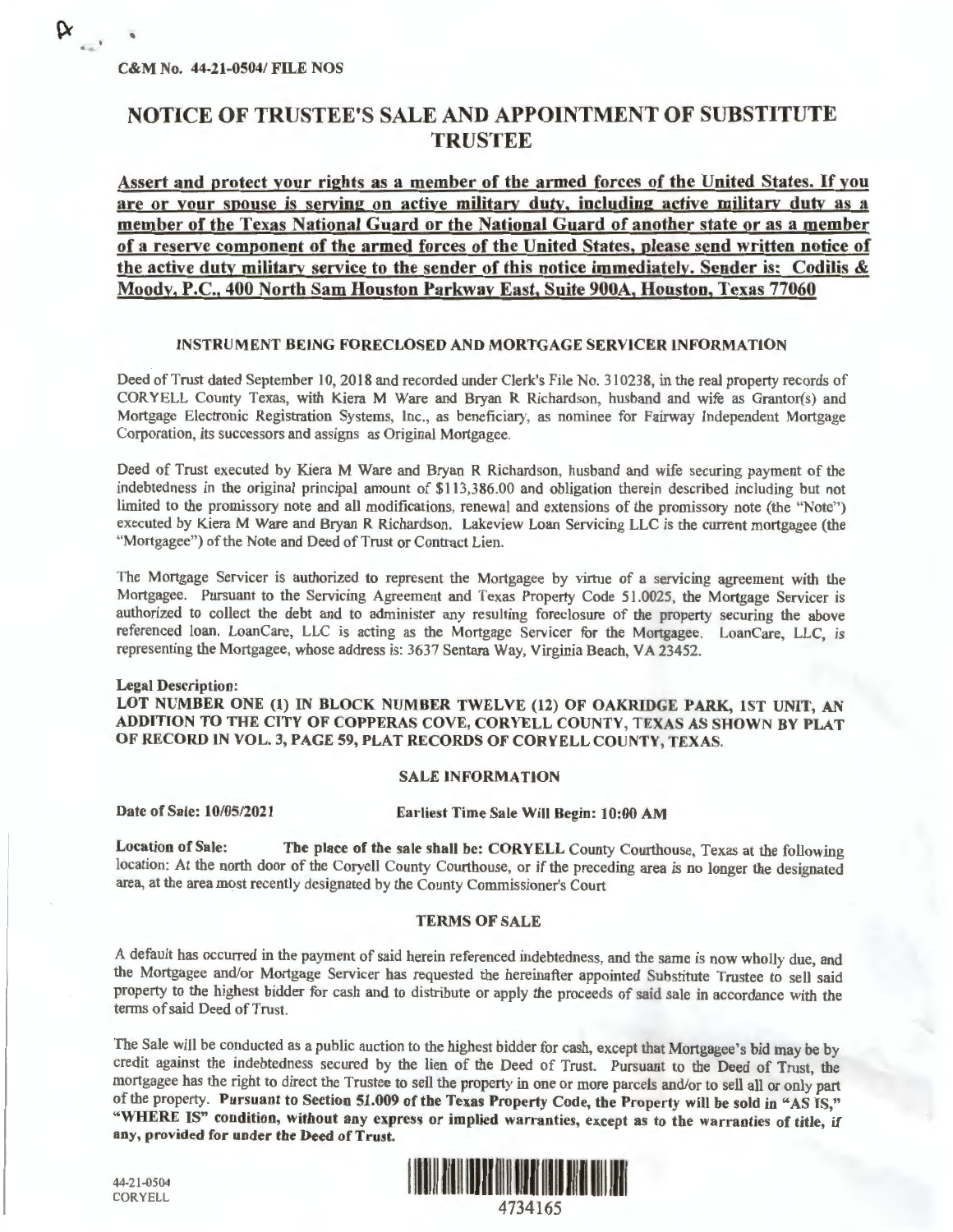The sale will begin at the earliest time stated above, or within three (3) hours after that time. If the sale is set aside for any reason, the Purchaser at the sale shall be entitled only to a return of the funds paid. The Purchaser shall have no further recourse against the Mortgagor, the Mortgagee or the Mortgagee's attorney.

## **THIS INSTRUMENT APPOINTS THE SUBSTITUTE TRUSTEE(S) IDENTIFIED TO SELL THE PROPERTY DESCRIBED** IN **THE SECURITY INSTRUMENT IDENTIFIED** IN **THIS NOTICE OF SALE. THE PERSON SIGNING THIS NOTICE IS THE ATTORNEY OR AUTHORIZED AGENT OF THE MORTGAGEE OR MORTGAGE SERVICER.**

**WHEREAS,** in my capacity as attorney for the Mortgagee and/or Its Mortgage Servicer, and pursuant to Section 51.0076 of the Texas Property Code, I **HEREBY APPOINT AND DESIGNATE Brenda Wiggs, Donna Stockman, David Stockman, Guy Wiggs, Kristopher Holub, Michelle Schwartz, Kathy Arrington, Maryna Danielian, Amy Ortiz, Aarti Patel, Beatriz Sanchez, Cecil Kester, David Ackel, Dylan Ruiz, Erika Aguirre, Garrett Sanders, Stacey Sanders, Violet Nunez, Janet Pinder, Thomas Delaney, Danya Gladney, Aaron**  Demuth, Codilis & Moody, P.C., or Auction.com, as Substitute Trustee.

The address for the Substitute Trustee for purposes of Section  $51.0075(e)$  of the Texas Property Code is: Codilis & Moody, P.C. 400 N. Sam Houston Pkwy E, Suite 900A Houston, TX 77060 (281) 925-5200

Executed on 08/24/2021.

. .

/s/ Lisa Collins SBOT No. 24115338. Attorney at Law Codilis & Moody, P.C. 400 N. Sam Houston Pkwy E, Suite 900A Houston, TX 77060 (281) 925-5200

Posted and filed by:

| Printed Name: |  |
|---------------|--|

C&M No. 44-21-0504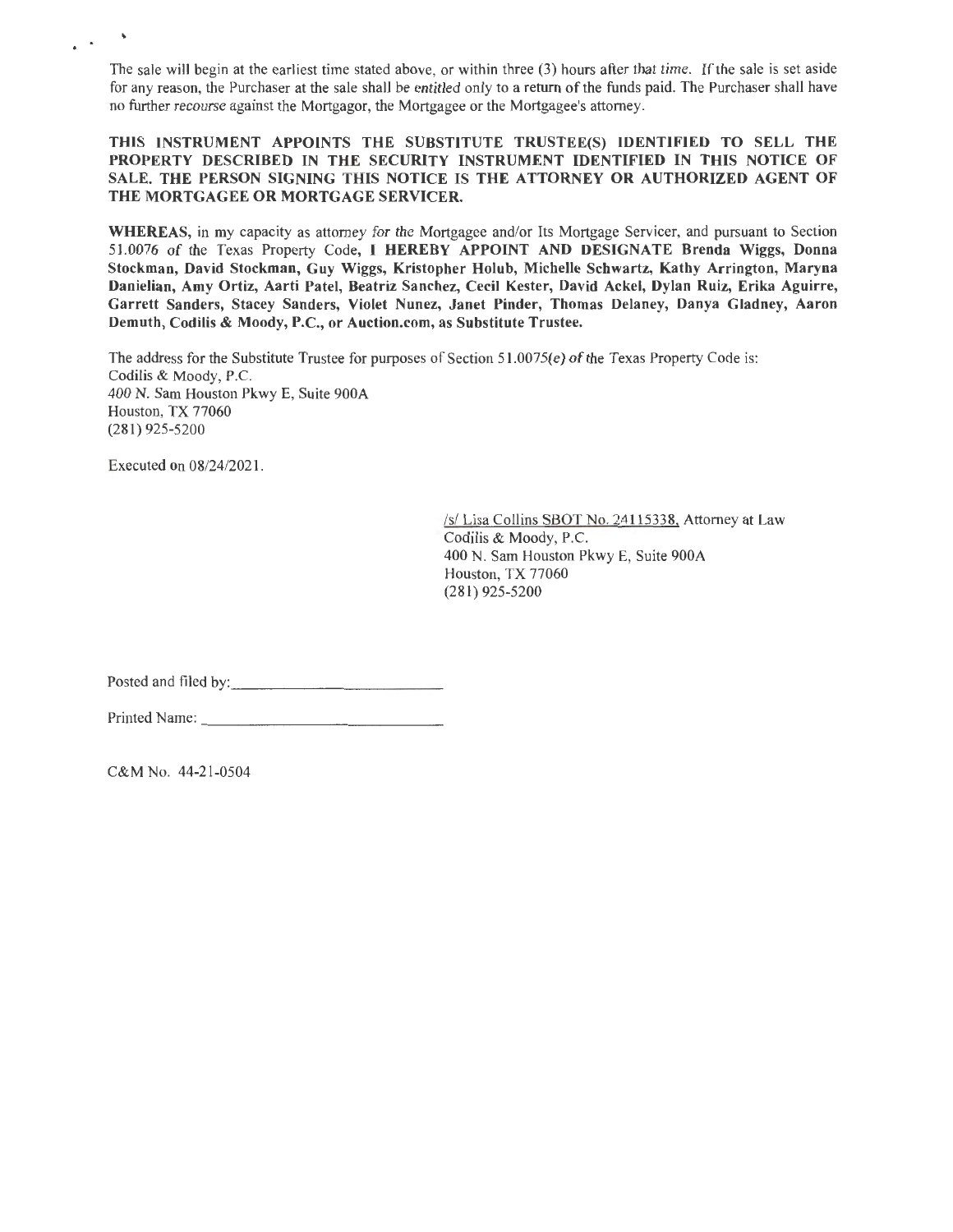

AUG 2 6 2021

839 W Hwy 190, Copperas Cove, TX 76550

لاسلامہ Clunity<br>COUNTY CLERK, CORYELL CO., TEXAS

21-00519&

## **NOTICE OF (SUBSTITUTE) TRUSTEE'S SALE**

**Assert and** protect your **rights as a** member of the armed forces of **the United States.** If you are or your spouse **is serving** on **active military duty, including active military duty as a member of the Texas National Guard or the National Guard of another state** or **as a member of a reserve component of the armed forces of**  the United **States, please send written** notice **or the active duty military service to the sender of this notice**  immediately.

l. **Date,** Time, and **Place** of **Sale.** 

Date: 10/05/2021 Time: Between 10:00 AM to 1:00 PM and beginning not earlier than 10:00 AM to 1:00 PM or not later than three hours thereafter. Place: The area designated by the Commissioners Court of Coryell County, pursuant to §51.002 of the Texas Property Code as amended: if no area is designated by the Commissioners' Court, the sale will be conducted in the area immediately adjacent (next) to the location where this Notice of Trustee's Sale was posted.

2. Terms of **Sale.** Highest bidder for cash.

3. Instrument to be Foreclosed. The Instrument to be foreclosed is the Deed of Trust or Contract Lien dated 06/02/2017 and recorded in the real property records of Coryell County, TX and is recorded under Clerk's File/Instrument Number, 298456 with Silver Conrad Upton (grantor(s)) and Mortgage Electronic Registration Systems, Inc., as nominee for Finance of America Reverse LLC mortgagee to which reference is herein made for all purposes.

4. **Obligations Secured.** Deed of Trust or Contract Lien executed by Silver Conrad Upton, securing the payment of the indebtedness in the original amount of\$142,500.00, and obligations therein described including but not limited to the promissory note and all modifications, renewals and extensions of the promissory note. WILMINGTON SAVINGS FUND SOCIETY, FSB, not individually but solely as trustee for FINANCE OF AMERICA STRUCTURED SECURITIES ACQUISITION TRUST 2019-HB1 is the current mortgagee of the note and Deed of Trust or Contract Lien.

*5.* Property to be Sold. BEGINNING AT AN IRON PIN FOUND FOR THE NORTHWEST CORNER OF THIS TRACT SAID CORNER BEARS NORTH 19 DEGREES EAST 148 FEET AND SOUTH 70 DEGREES 22 MINUTES 03 SECONDS EAST 296 FEET FROM THE NORTHEAST CORNER OF THE JOHN W. OGLETREE SURVEY, SAME BEING AN ELL CORNER OF SAID CLEMENTS SURVEY;

THENCE SOUTH 70 DEGREES 22 MINUTES 03 SECONDS EAST 218.14 FEET TO AN IRON PIN FOUND FOR THE NORTHEAST CORNER OF THIS TRACT

THENCE SOUTH 19 DEGREES 15 MINUTES 17 SECONDS WEST 206.33 FEET TO AN IRON PIN SET FOR THE SOUTHEAST CORNER OF THIS TRACT IN THE NORTH LINE Of LOT 9, BLOCK 1-A, HUGHES GARDENS (CORRYELL COUNTY PLAT RECORDS VOLUME 3, PAGE 22),

FIELDS NOTES (FOR DARWIN M JACKSON -DATED JANUARY 25, 1978) PAGE 2

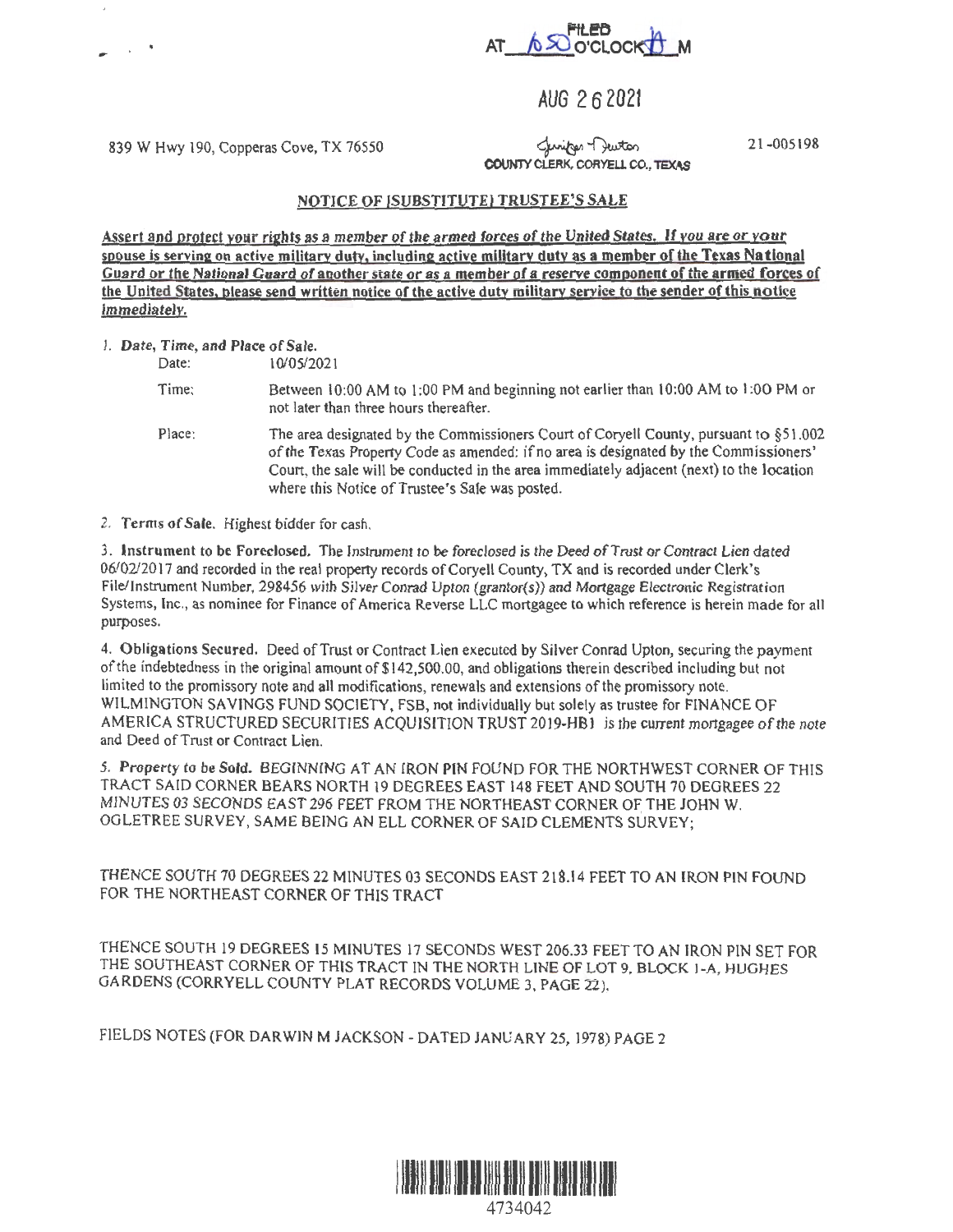6. Mortgage Servicer Information. The Mortgage Servicer is authorized to represent the Mortgagee by virtue of a servicing agreement with the Mortgagee. Pursuant to the Servicing Agreement and Texas Property Code  $\S 51.002$ , the Mortgage Servicer is authorized to collect the debt and to administer any resulting foreclosure of the lien securing the Property referenced above. Compu-Link Corporation, d/b/a Celink, as Mortgage Servicer, is representing the current Mortgagee whose address is:

WILMINGTON SAVINGS FUND SOCIETY, FSB, not individually but solely as trustee for FINANCE OF AMERICA STRUCTURED SECURITIES ACQUISITION TRUST 2019-HB1 2900 Esperanza Crossing Austin, TX 78758

Donna Stockman, Brenda Wiggs, Guy Wiggs, David Stockman, Michelle Schwartz, Kathy Arrington, Janet Pinder 1320 Greenway Drive, Suite 300 Irving,  $TX$  75038

STATE OF  $70$ STATE OF 1844 S

 $\mathbb{R}^2$ 

Before me, the undersigned authority, on this day personally appeared  $\nu_{\text{on}}$   $\alpha$   $\lambda$  for  $\kappa$   $\alpha$   $\alpha$ Trustee, known to me to be the person and officer whose name is subscribed to the foregoing instrument, and who acknowledged to me that he/she executed the same for the purposes and consideration therein expressed and in the capacity therein stated.

GIVEN UNDER MY HAND AND SEAL OF OFFICE this  $2\overline{5}$  day of



2021.

NOTARY PUBLIC in and for

Gr Ker My commission expires:  $\sqrt{2}$ Print Name of Notary: Kussell  $Wc.v.d.1$ 

## **CERTIFICATE OF POSTING**

My name is and my address is 1320 Greenway Drive, Suite 300, Irving, TX 75038. I declare under penalty of perjury that on I filed at the office of the Coryell County Clerk and caused to be posted at the Coryell County courthouse this notice of sale.

|                  | 00 NHTビス コロサムは900年90代の機能を使用5000 AM9 million 2 コアンソア プラウンド アルテスはアンサイエンサールの出版社から2000年の中には国内情報をおけるのでになることが出版の中でのサーマ |
|------------------|------------------------------------------------------------------------------------------------------------------|
| Declarants Name: |                                                                                                                  |
|                  |                                                                                                                  |
| Date:            |                                                                                                                  |